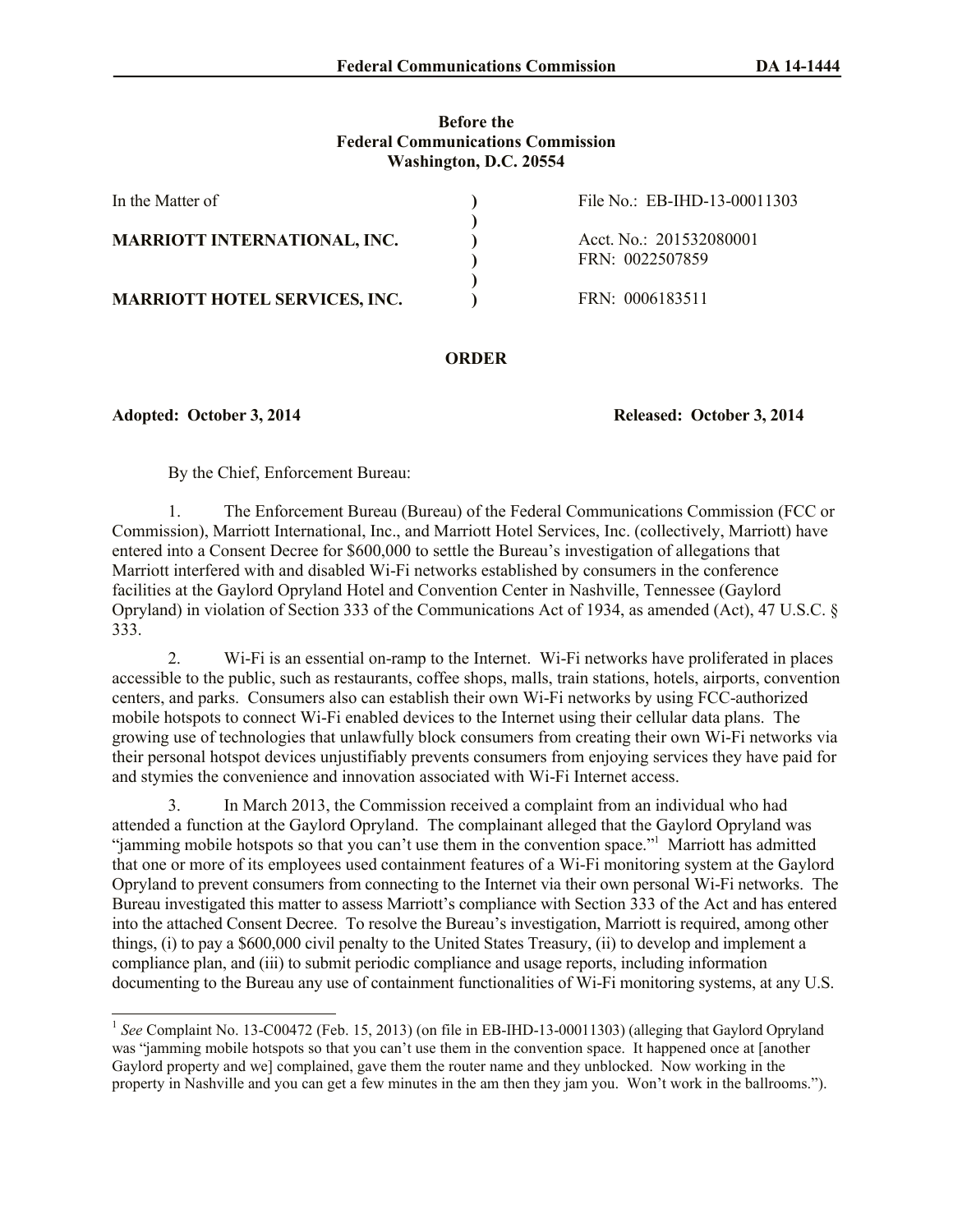property that Marriott manages or owns.

4. In this Order, we adopt the attached Consent Decree entered into between the Bureau and Marriott. The Consent Decree terminates the investigation initiated by the Bureau regarding Marriott's compliance with Section 333 of the Act.

5. The Bureau and Marriott have negotiated the terms of the Consent Decree that resolves these matters. A copy of the Consent Decree is attached hereto and incorporated by reference.

6. After reviewing the terms of the Consent Decree and evaluating the facts before us, we find that the public interest would be served by adopting the Consent Decree and terminating the referenced investigation.

7. In the absence of material new evidence relating to this matter, we conclude that our investigation raises no substantial or material questions of fact as to whether Marriott possesses the basic qualifications, including those related to character, to hold or obtain any Commission license or authorization.

8. Accordingly, **IT IS ORDERED** that, pursuant to Sections 4(i), 4(j), and 503(b) of the Act, 47 U.S.C. §§ 154(i), 154(j), 503(b), and the authority delegated by Sections 0.111 and 0.311 of the Commission's rules, 47 C.F.R. §§ 0.111, 0.311, the attached Consent Decree **IS ADOPTED**.

9. **IT IS FURTHER ORDERED** that the above-captioned matter **IS TERMINATED**.

10. **IT IS FURTHER ORDERED** that a copy of this Order and Consent Decree shall be sent by first class mail and certified mail, return receipt requested, to Marriott's counsel, Bennett L. Ross, Esq., Wiley Rein LLP, 1776 K Street NW, Washington, D.C., 22102.

# FEDERAL COMMUNICATIONS COMMISSION

Travis LeBlanc Chief Enforcement Bureau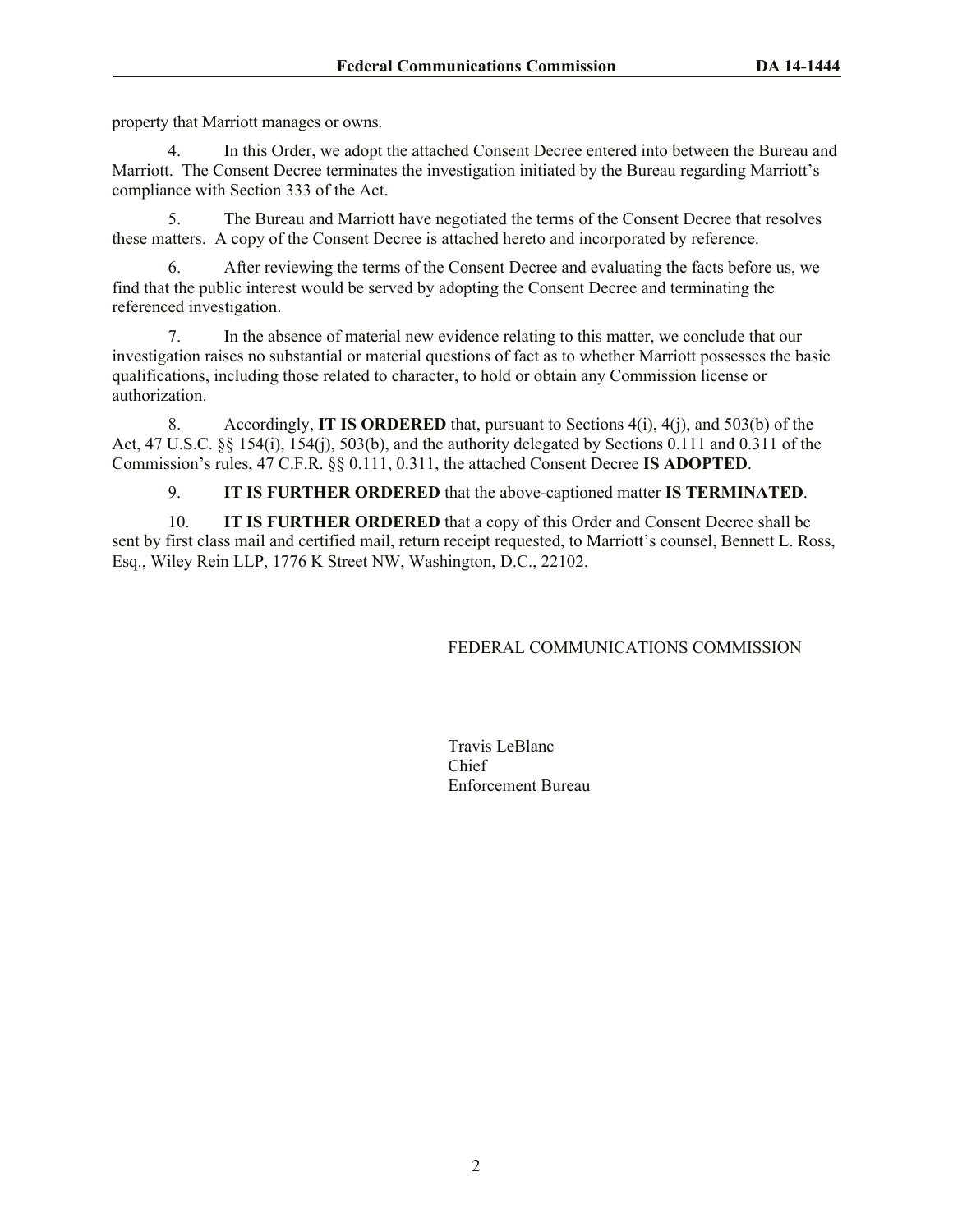### **Before the Federal Communications Commission Washington, D.C. 20554**

| In the Matter of                     | File No.: EB-IHD-13-00011303                 |
|--------------------------------------|----------------------------------------------|
| <b>MARRIOTT INTERNATIONAL, INC.</b>  | Account No.: 201532080001<br>FRN: 0022507859 |
| <b>MARRIOTT HOTEL SERVICES, INC.</b> | FRN: 0006183511                              |

## **CONSENT DECREE**

The Enforcement Bureau (Bureau) of the Federal Communications Commission (Commission), Marriott International, Inc., and Marriott Hotel Services, Inc. (collectively, Marriott or Company), by their authorized representatives, hereby enter into this Consent Decree for purposes of terminating the Bureau's investigation into potential violations by Marriott of Section 333 of the Communications Act of 1934, as amended (Communications Act or Act). 1

### **I. DEFINITIONS**

- 1. For purposes of this Consent Decree, the following definitions shall apply:
	- a) "Act" or "Communications Act" means the Communications Act of 1934, as amended, 47 U.S.C. § 151 *et seq.*
	- b) "Adopting Order" means an Order of the Bureau adopting the terms of this Consent Decree without change, addition, deletion, or modification.
	- c) "Bureau" means the Enforcement Bureau of the Federal Communications Commission.
	- d) "Commission" and "FCC" mean the Federal Communications Commission and all of its bureaus and offices."
	- e) "Communications Laws" means collectively, the Act, the Rules, and the published and promulgated orders and decisions of the Commission.
	- f) "Compliance Plan" means the compliance obligations, programs, and procedures described in this Consent Decree at paragraphs 12-15.
	- g) "Covered Personnel" means all employees of Marriott who perform, supervise or oversee, or manage the performance of others involved with, the duties of providing, supplying, monitoring, and/or protecting Wi-Fi networks at the Gaylord Opryland.
	- h) "Effective Date" means the date on which the Bureau releases the Adopting Order.
	- i) "Gaylord Opryland" means the Gaylord Opryland Resort and Convention Center in Nashville, Tennessee.
	- j) "Investigation" means the investigation commenced by the Bureau's Letter of Inquiry dated September 25, 2013 in File No. EB-IHD-13-00011303 into possible violations by Marriott of Section 333 of the Communications Act relating to use of Wi-Fi containment

 $\overline{a}$ 

 $1$  47 U.S.C. § 333.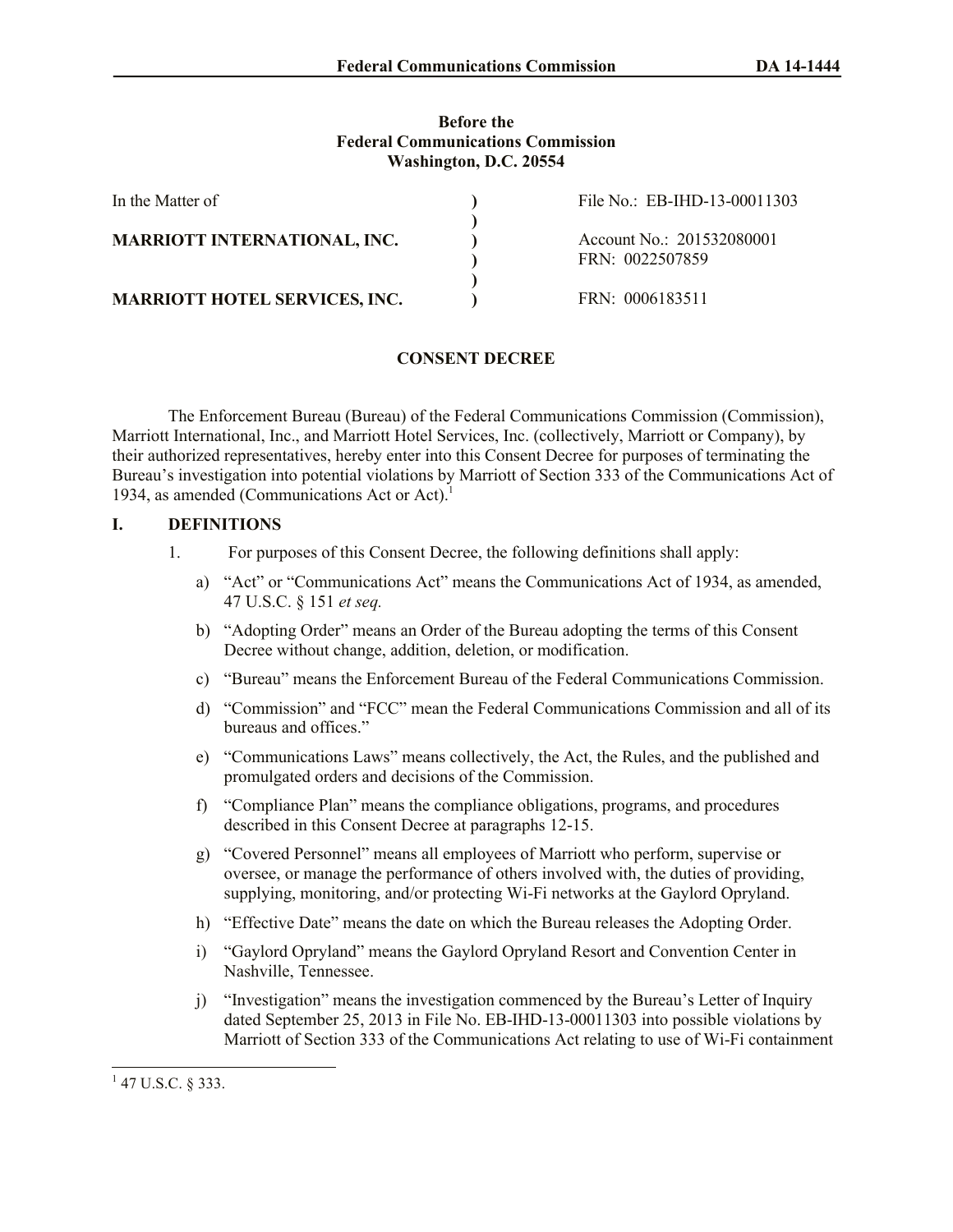and/or de-authentication functionalities at the Gaylord Opryland.

- k) "Marriott" means Marriott International and Marriott Hotel Services.
- l) "Marriott Hotel Services" or "MHS" means Marriott Hotel Services, Inc., and its U.S. subsidiaries, affiliates, employees, agents, predecessors-in-interest, and successors-ininterest.
- m) "Marriott International" means Marriott International, Inc., and its U.S. subsidiaries, affiliates, employees, agents, predecessors-in-interest, and successors-in-interest.
- n) "Parties" means Marriott and the Bureau, each of which is a "Party."
- o) "Ryman" means Ryman Hospitality Properties.
- p) "Rules" means the Commission's regulations found in Title 47 of the Code of Federal Regulations, including Part 15.

### **II. BACKGROUND**

2. Section 333 of the Communications Act provides that "No person shall willfully or maliciously interfere with or cause interference to any radio communications of any station licensed or authorized by or under this Act or operated by the United States Government."<sup>2</sup> The Bureau previously has indicated that the use of jammers to interfere with Wi-Fi transmissions violates Section 333.<sup>3</sup> Wi-Fi technology enables the wireless connection of electronic devices.<sup>4</sup> The term "Wi-Fi" generally refers to a class of wireless local area network (WLAN) devices manufactured in accordance with the Institute of Electrical and Electronics Engineers (IEEE) 802.11 family of standards and generally approved and authorized by the Commission under Part 15 of the Commission's rules.<sup>5</sup> Wi-Fi networks enable devices such as laptop computers, tablets, video game consoles, and smartphones to connect to the Internet and each other through a wireless network access point.

3. Although the most commonly recognized wireless network access point is the Wi-Fi router that many consumers have in their homes, a number of portable routers and mobile devices can also serve as a wireless access point that connects to the Internet.<sup>6</sup> Some of these are standalone transmitting devices, typically the size of a stack of playing cards, which are referred to as "hotspot" or "MiFi"<sup>7</sup> devices, which connect to the Internet through the mobile data network to which the consumer has subscribed. Additionally, many smartphones sold today come with built-in Wi-Fi hotspot

l

5 *See generally In re Revision of Part 15 of the Commission's Rules Regarding Operation in the 57-64 GHZ Band*, Report and Order, 28 FCC Rcd 12517, 12520, para. 7, n.29 (2013); *In re Implementation of Section 6002(B) of the Omnibus Budget Reconciliation Act of 1993*, Fifteenth Report, 26 FCC Rcd 9664, 9873, para. 371 (2011). The term "Wi-Fi" is a registered trademark of the Wi-Fi Alliance.

6 *See generally In re Implementation of Section 6002(B) of the Omnibus Budget Reconciliation Act of 1993*, Sixteenth Report, 28 FCC Rcd 3700, 3846, para. 225, n.701 (2013).

<sup>7</sup>Although "MiFi" is used in the literature to describe these types of devices in general, we note that the term "MiFi," specifically, is a Novatel Wireless registered trademark brand in the United States.

 $^{2}$  47 U.S.C. § 333.

<sup>3</sup> *See, e.g., FCC Enforcement Advisory: Cell Jammers, GPS Jammers and Other Jamming Devices*, Public Notice, DA 11-250 (Enf. Bur. 2011) ("We remind consumers that it is a violation of federal law to use devices that intentionally block, jam, or interfere with authorized radio communications such as cell phones, police radar, GPS, and Wi-Fi.").

<sup>&</sup>lt;sup>4</sup> See generally In re Google, Notice of Apparent Liability and Forfeiture, 27 FCC Rcd 4012, 4014, para. 7 (Enf. Bur. 2012) ("Wi-Fi is a mechanism for wirelessly connecting electronic devices.").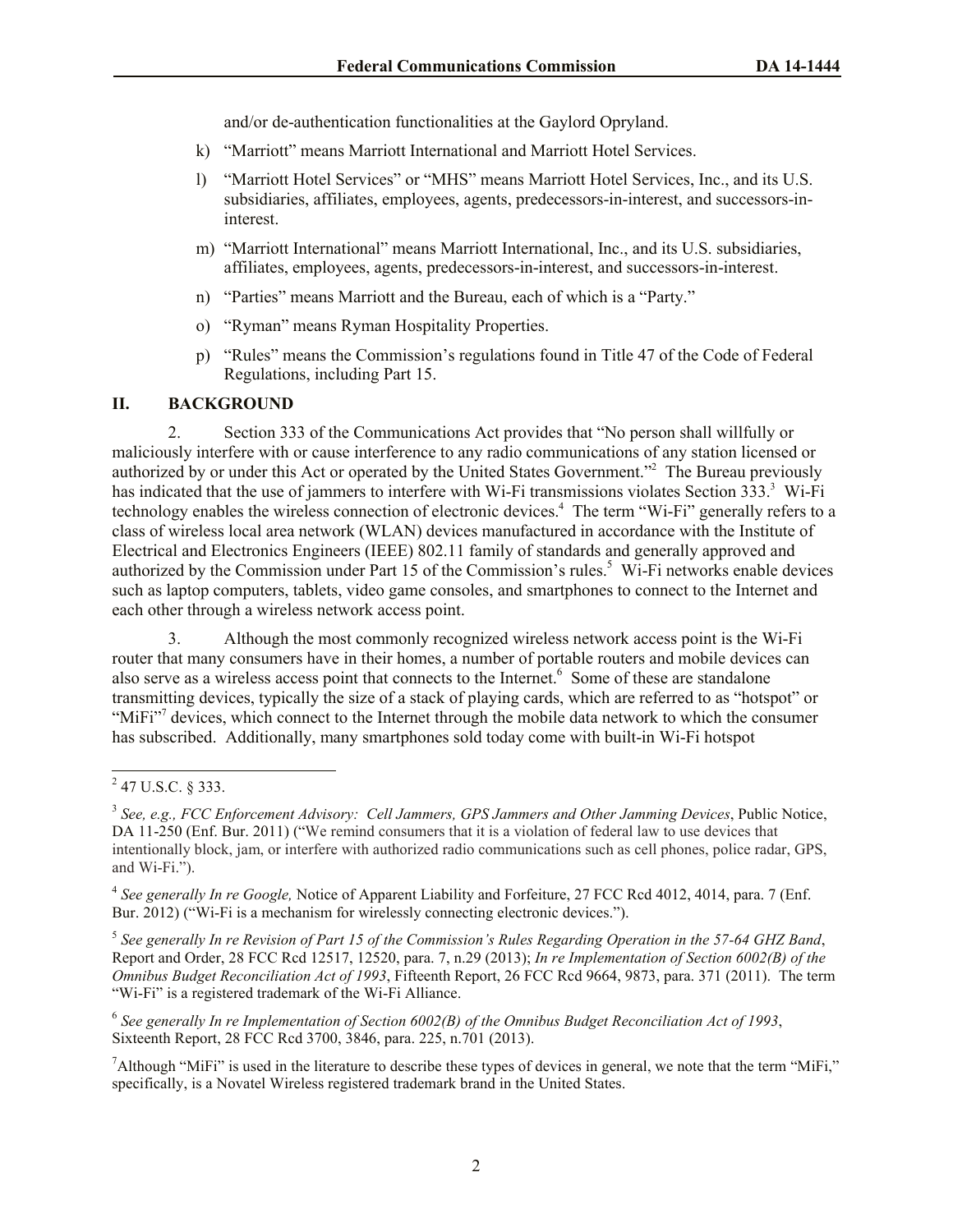capabilities. These capabilities allow consumers to create their own personal Wi-Fi network virtually anywhere. Consumers can wirelessly connect Wi-Fi-enabled devices, such as laptop computers, to these access points and, through them, access the Internet.

4. Marriott is a hospitality company with more than 4,000 managed and franchised properties around the world. Since October 2012, Marriott, through its subsidiary, MHS, has managed and controlled the day-to-day operations of the Gaylord Opryland, which is owned by Ryman. Marriott makes available various Internet-related services for meeting planners, exhibitors, and their customers to use in the Gaylord Opryland meeting rooms and convention center, although they are not required to purchase these services from Marriott but can instead use other vendors. The Internet-related services that Marriott makes available include high-speed Internet access (wired and wireless), dedicated bandwidth, custom private networks, and on-site technical assistance. The fees for these optional services include charges of \$250 to \$1,000 per wireless access point being used by exhibitors or customers, depending upon the type of access purchased.

5. Marriott operates a Wi-Fi monitoring system manufactured by a third party that was installed at the Gaylord Opryland. Among other features, the system includes a containment capability that, when activated, will cause the sending of de-authentication packets to Wi-Fi Internet access points that are not part of Marriott's Wi-Fi system or authorized by Marriott and that Marriott has classified as "rogue."<sup>8</sup>

6. In March 2013, the Commission received a complaint from an individual who had attended a function at the Gaylord Opryland. The complainant alleged that the Gaylord Opryland had used wireless technology to prevent him from using his Wi-Fi mobile hotspot in the hotel's conference center.<sup>9</sup> The Bureau investigated the complaint in order to assess Marriott's compliance with Section 333 of the Act. In the course of its investigation, the Bureau discovered that one or more Marriott employees had used the containment capability discussed in paragraph 5 in a manner that the Bureau believes violates Section 333. Specifically, such employees had used this capability to prevent users from connecting to the Internet via their own personal Wi-Fi networks when these users did not pose a threat to the security of the Gaylord Opryland network or its guests. Subsequent to learning of the Bureau's investigation, Marriott instructed the properties under its management or control not to use this containment capability in the manner it had been used at the Gaylord Opryland.

# **III. TERMS OF AGREEMENT**

l

7. **Adopting Order**. The Parties agree that the provisions of this Consent Decree shall be subject to final approval by the Bureau by incorporation of such provisions by reference in the Adopting Order.

8. **Jurisdiction**. Marriott agrees that the Bureau acting pursuant to delegated authority has jurisdiction over it and the matters contained in this Consent Decree and has the authority to enter into and adopt this Consent Decree.

9. **Effective Date; Violations**. The Parties agree that this Consent Decree shall become effective on the Effective Date as defined herein. Upon the Effective Date, the Adopting Order and this Consent Decree shall have the same force and effect as any other order of the Commission. Any violation of the Adopting Order or of the terms of this Consent Decree shall constitute a separate violation of a Commission order, entitling the Commission to exercise any rights and remedies attendant to the enforcement of a Commission order.

<sup>8</sup> The de-authentication packets directly target communications between Wi-Fi enabled devices and Wi-Fi access points, which occur over unlicensed spectrum.

<sup>9</sup> *See* Complaint No. 13-C00472 (Feb. 15, 2013) (on file in EB-IHD-13-00011303).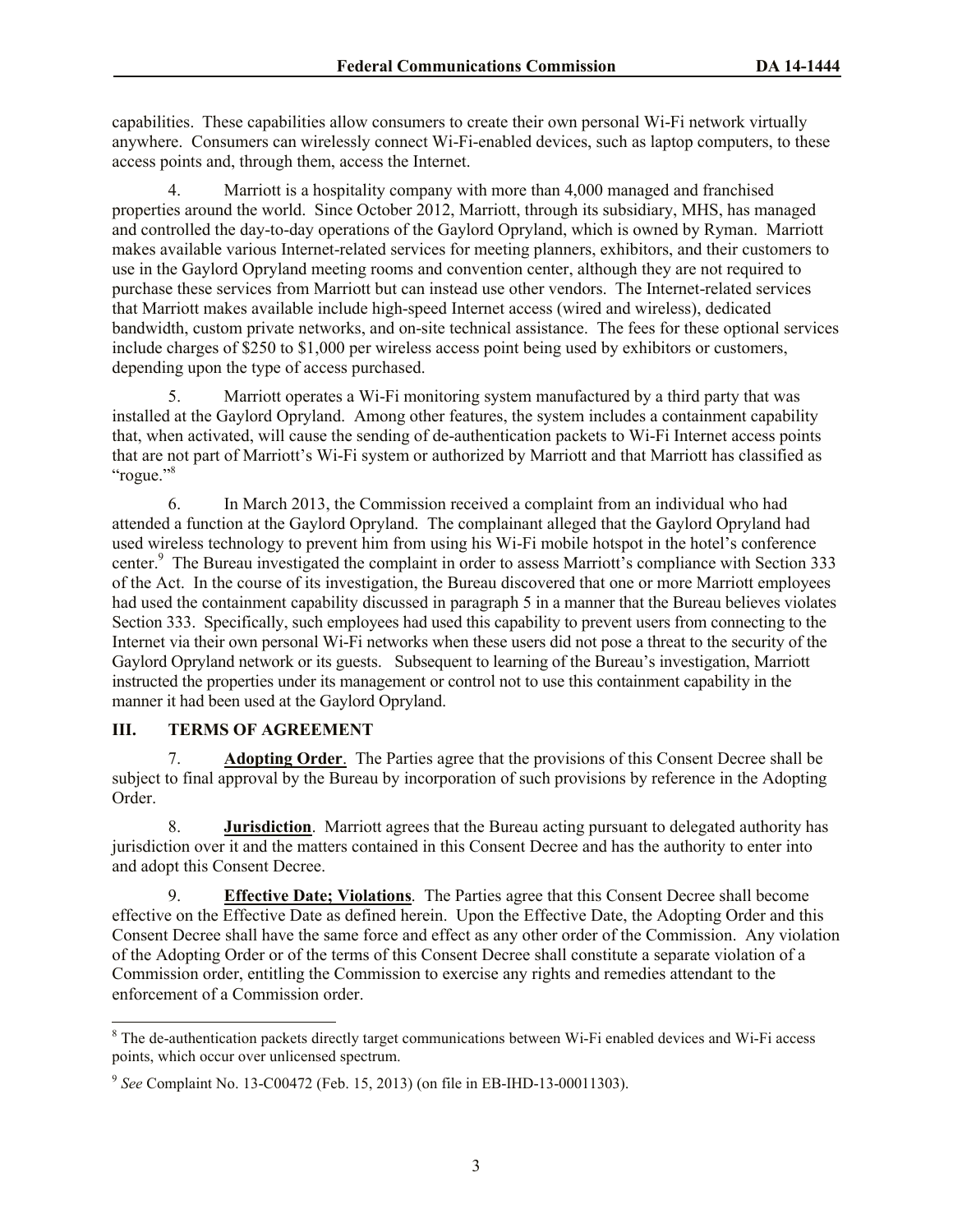10. **Admissions.** Marriott admits for the purpose of this Consent Decree and for Commission civil enforcement purposes that one or more Marriott employees engaged in the actions at the Gaylord Opryland described above in paragraph 6.

11. **Termination of Investigation**. In express reliance on the covenants and representations in this Consent Decree and to avoid further expenditure of public resources, the Bureau agrees to terminate the Investigation. In consideration for the termination of the Investigation, Marriott agrees to the terms, conditions, and procedures contained herein. The Bureau further agrees that, in the absence of new material evidence, it will not use the facts developed in the Investigation through the Effective Date, or the existence of this Consent Decree, to institute, on its own motion, any new proceeding, formal or informal, or take any action on its own motion against Marriott or Ryman concerning the Gaylord Opryland.

12. **Compliance Plan**. Within thirty (30) calendar days after the Effective Date, Marriott shall establish Operating Procedures designed to ensure that Covered Personnel do not engage in activities described above in paragraph 6 in violation of the Communications Act, including Section 333, or the Commission's Rules. The Parties further agree that should there be any order, rule, enforcement advisory, clarification, rule change, or other statement issued by the Commission or any of its Bureaus or Offices concerning the subject matter described in paragraph 6 (Commission Action), the Parties will negotiate in good faith to modify this Consent Decree to require a Compliance Plan that is consistent with any such Commission Action.

13. **Reporting Noncompliance**. Marriott shall report any noncompliance with the terms and conditions of this Consent Decree within fifteen (15) calendar days after discovery of such noncompliance. Such reports shall include a detailed explanation of: (i) each instance of noncompliance; (ii) the steps that the Company has taken or will take to remedy such noncompliance; (iii) the schedule on which such remedial actions will be taken; and (iv) the steps that the Company has taken or will take to prevent the recurrence of any such noncompliance. All reports of noncompliance shall be submitted to the Chief, Investigations and Hearings Division, Enforcement Bureau, Federal Communications Commission,  $445 \times 12^{th}$  Street, SW, Rm. 4C-224, Washington, DC 20554, with a copy submitted electronically to **Evan.Parke@fcc.gov.** 

14. **Usage Information.** At the same time that it files each Compliance Report, Marriott shall identify whether in the preceding three months Marriott has used the containment capability or any similar functionality or technology described in paragraph 5 above, at any U.S. property Marriott manages or owns, to classify any access point as "rogue," to contain any access point, and/or to deauthenticate devices from connecting to any access points, and if so, (i) the approximate date and time of such use, (ii) the specific reasons for such use, (iii) the type of access point and consumer device at issue (e.g., mobile hotspot created by smartphone), (iv) the individuals involved in the decision to use the containment and/or de-authentication functionality, and (v) the identities of the persons whose devices or transmissions were contained and/or de-authenticated, if known. Marriott also will provide a list of all U.S. properties that it manages or owns that it queried to collect this Usage Information. All Usage Information shall be submitted to the Chief, Investigations and Hearings Division, Enforcement Bureau, Federal Communications Commission, 445 12<sup>th</sup> Street, SW, Rm. 4C-224, Washington, DC 20554, with a copy submitted electronically to Evan.Parke@fcc.gov.

15. **Compliance Reports**. The Company shall file Compliance Reports with the Commission three (3) months after the Effective Date, and every three (3) months thereafter until the Termination Date.

> a) Each Compliance Report shall include a detailed description of the Company's efforts during the relevant period to comply with the terms and conditions of this Consent Decree.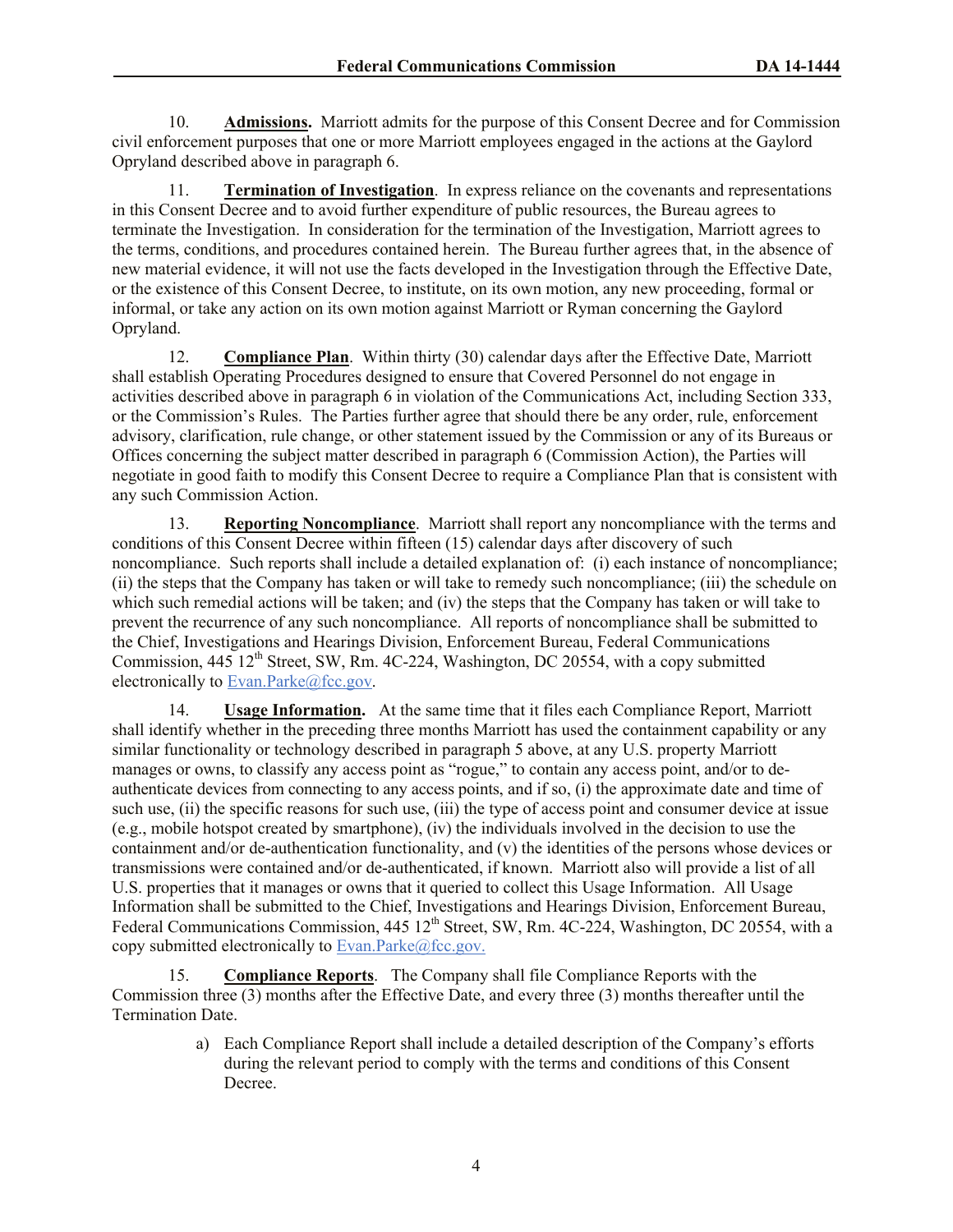- b) In addition, each Compliance Report shall include a certification by a Compliance Officer, acting as an agent of and on behalf of the Company, stating that the Compliance Officer has personal knowledge that the Company: (i) has established and implemented the Compliance Plan; (ii) has utilized the Operating Procedures since the implementation of the Compliance Plan; and (iii) is not aware of any instances of noncompliance with the terms and conditions of this Consent Decree, including the reporting obligations set forth in paragraphs 13-14 of this Consent Decree.
- c) The Compliance Officer's certification shall be accompanied by a statement explaining the basis for such certification and shall comply with Section 1.16 of the Rules and be subscribed to as true under penalty of perjury in substantially the form set forth in Section  $1.16^{10}$
- d) If the Compliance Officer cannot provide the requisite certification, the Compliance Officer, as an agent of and on behalf of the Company, shall provide the Commission with a detailed explanation of the reason(s) why and describe fully: (i) each instance of noncompliance; (ii) the steps that the Company has taken or will take to remedy such noncompliance, including the schedule on which proposed remedial actions will be taken; and (iii) the steps that the Company has taken or will take to prevent the recurrence of any such noncompliance, including the schedule on which such preventive action will be taken.
- e) All Compliance Reports shall be submitted to the Chief, Investigations and Hearings Division, Enforcement Bureau, Federal Communications Commission, 445 12<sup>th</sup> Street, SW, Rm. 4C-224, Washington, DC 20554, with a copy submitted electronically to Evan.Parke@fcc.gov.

16. **Termination Date**. The Termination Date shall be three years after the Effective Date of this Consent Decree.

17. **Civil Penalty**. Marriott agrees to make a payment to the United States Treasury in the amount of six hundred thousand dollars (\$600,000) within thirty (30) calendar days after the Effective Date. Marriott acknowledges and agrees that upon execution of this Consent Decree, such payment shall become a "Claim" or "Debt" as defined in 31 U.S.C.  $\S 3701(b)(1)$ .<sup>11</sup> Upon an Event of Default by Nonpayment (as described below in paragraph 18), all procedures for collection as permitted by law may, at the Commission's discretion, be initiated. In addition, Marriott agrees that it will make the payment in United States Dollars without further demand or notice by the date specified above. Marriott shall also send electronic notification of payment on the date the payment is made to Evan.Parke@fcc.gov. The payment must be made by check or similar instrument, wire transfer, or credit card, and must include the Account Number and FRN referenced in the caption of the Adopting Order. Regardless of the form of payment, a completed FCC Form 159 (Remittance Advice) must be submitted.<sup>12</sup> When completing the FCC Form 159, enter the Account Number in block number 23A (call sign/other ID) and enter the letters "FORF" in block number 24A (payment type code). Below are additional instructions Marriott must follow based on the form of payment selected.

 Payment by check or money order must be made payable to the order of the Federal Communications Commission. Such payments (along with the completed Form

 $\overline{a}$ 

 $10$  47 C.F.R. § 1.16.

<sup>&</sup>lt;sup>11</sup> Debt Collection Improvement Act of 1996, Pub. L. No. 104-134, 110 Stat. 1321, 1358 (Apr. 26, 1996).

 $12$  An FCC Form 159 and detailed instructions for completing the form may be obtained at http://www.fcc.gov/Forms/Form159/159.pdf.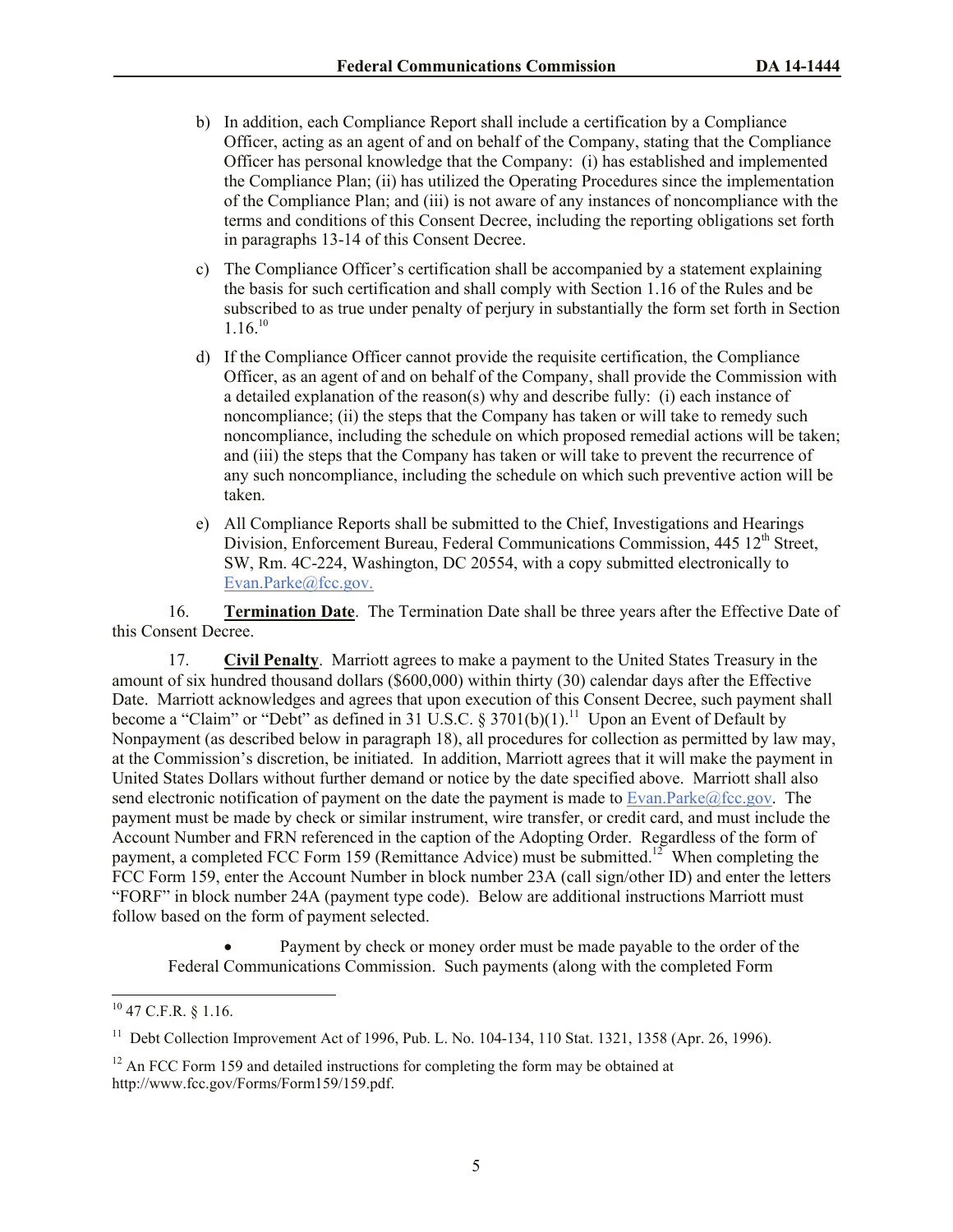159) must be mailed to Federal Communications Commission, P.O. Box 979088, St. Louis, MO 63197-9000, or sent via overnight mail to U.S. Bank—Government Lockbox #979088, SL-MO-C2-GL, 1005 Convention Plaza, St. Louis, MO 63101.

 Payment by wire transfer must be made to ABA Number 021030004, receiving bank TREAS/NYC, and account number 27000001. To complete the wire transfer and ensure appropriate crediting of the wired funds, a completed Form 159 must be faxed to U.S. Bank at (314) 418-4232 on the same business day the wire transfer is initiated.

 Payment by credit card must be made by providing the required credit card information on FCC Form 159 and signing and dating the Form 159 to authorize the credit card payment. The completed Form 159 must then be mailed to Federal Communications Commission, P.O. Box 979088, St. Louis, MO 63197-9000, or sent via overnight mail to U.S. Bank—Government Lockbox #979088, SL-MO-C2-GL, 1005 Convention Plaza, St. Louis, MO 63101.

Contact the Financial Operations Group Help Desk by phone, 1-877-480-3201, or by e-mail, ARINQUIRIES@fcc.gov with any questions about methods of payment.

**Event of Default by Nonpayment.** Marriott agrees that an Event of Default by Nonpayment shall occur upon the failure by Marriott to pay the full amount of the payment (\$600,000) to the U.S. Treasury on or before the due date specified in this Consent Decree.

19. **Interest, Charges for Collection, and Acceleration of Maturity Date**. Upon an Event of Default by Nonpayment under this Consent Decree, automatically and without further notice, the then entire unpaid amount of the payment identified in paragraph 17 shall accrue interest at a rate of 15.75% per annum from the date of the Event of Default by Nonpayment until payment in full. Upon an Event of Default by Nonpayment, the then unpaid amount, together with interest, as aforesaid, any penalties permitted and/or required by the law, including but not limited to 31 U.S.C. § 3717 and administrative charge(s), plus the costs of collection, litigation, and attorneys' fees, is accelerated and shall become immediately due and payable, without notice, presentment, demand, protest, or notice of protest of any kind, all of which are waived by Marriott.

20. **Waivers**. Marriott waives any and all rights it may have to seek administrative or judicial reconsideration, review, appeal, or stay, or to otherwise challenge or contest the validity of this Consent Decree and the Adopting Order, provided the Bureau issues an Adopting Order as defined herein. If either Party (or the United States on behalf of the Commission) brings a judicial action to enforce the terms of the Adopting Order or Consent Decree, neither Marriott nor the Commission shall contest the validity of the Consent Decree or the Adopting Order, and Marriott shall waive any statutory right to a trial de novo. Marriott hereby agrees to waive any claims it may otherwise have under the Equal Access to Justice Act, 5 U.S.C. § 504 and 47 C.F.R. § 1.1501 *et seq*., relating to the matters addressed in this Consent Decree.

21. **Severability**. The Parties agree that if any of the provisions of the Adopting Order or the Consent Decree shall be invalid or unenforceable, such invalidity or unenforceability shall not invalidate or render unenforceable the entire Adopting Order or Consent Decree, but rather the entire Adopting Order or Consent Decree shall be construed as if not containing the particular invalid or unenforceable provision or provisions, and the rights and obligations of the Parties shall be construed and enforced accordingly. In the event that this Consent Decree in its entirety is rendered invalid by any court of competent jurisdiction, it shall become null and void and may not be used in any manner in any legal proceeding.

22. **Subsequent Rule or Order**. The Parties agree that if any provision of this Consent Decree conflicts with any subsequent rule or order adopted by the Commission (except an order